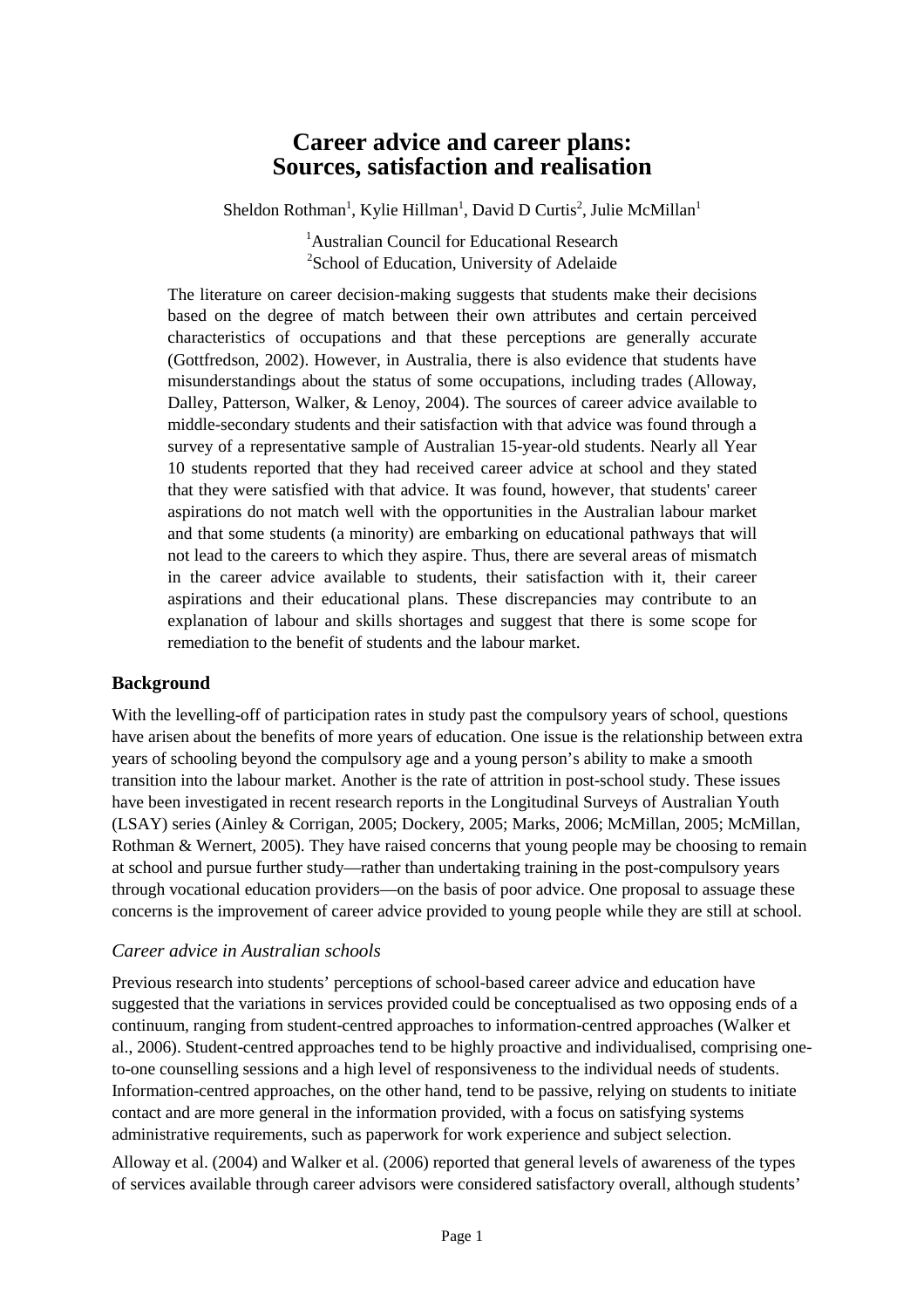confidence in accessing and satisfaction with these services varied across school and students. Students in schools identified as having a student-centred approach to career advice expressed more confidence in accessing this advice than did students in schools identified as having a more information-centred approach. Younger students—those in Year 10—felt they were less wellinformed about the range of services available than did older students (those in Year 12), and were less confident about accessing information (Alloway et al., 2004). Similarly, Lokan, Fleming and Tuck (1993) found that students' perceptions about the usefulness of different sources of career information differed by year level in their study of 5000 Year 9 to Year 11 students. There were also differences in usefulness according to student socioeconomic status (SES), language background and intentions to complete Year 12, although there was no difference between leavers and completers in the perceived usefulness of the information received from school career advisors.

A number of studies have concentrated on specific groups of young people and their post-school plans. Using data on young people in Years 11 and 12 who are part of The Smith Family's Learning for Life program, Beavis (2006) reported that there was some confusion among these disadvantaged students about the educational requirements of expected occupations. Nearly one-quarter of those surveyed were planning to achieve levels of education too low for their preferred jobs. There was some evidence that family expectations influenced these plans; unfortunately, the influence of school career advisors was not included in that study.

This paper examines the provision of career advice in secondary schools and its use by a cohort of Australian students who were 15 years old in 2003. The majority of these young people were enrolled in Year 10 in Australian schools at the time. This cohort, the LSAY Y03 cohort, has been followed through to 2005, and in each year young people were asked about any career advice they may have received at school during the year and how useful they perceived that advice to be. They were also asked about their plans for post-school study and their expected occupation at age 30. The paper then examines how well their educational plans match their occupational plans.

### **Data and measures**

Data for this paper were provided by the LSAY Y03 cohort, an initial sample of 10 370 students from across Australia who were aged 15 years in 2003. LSAY is a series of surveys that focus on the progress of young Australians as they move from their mid-teens to their mid-twenties, from their initial education to independent working life. These surveys involve large nationally representative samples of young people from whom data are collected each year about education and training, work and social development. The LSAY Y03 cohort is based on the Australian sample for the 2003 Programme for International Student Assessment (PISA), an initiative of the Organisation for Economic Co-operation and Development (OECD). Participating students undertook tests in mathematical literacy, reading literacy, scientific literacy and problem-solving skills, and completed a brief questionnaire, which included scales to measure their attitudes as well as questions to collect information on their backgrounds. Further information on the Australian PISA sample can be found in Thomson, Cresswell and De Bortoli (2004).

Toward the end of 2003, members of the LSAY Y03 cohort answered a brief telephone interview, which collected additional information about school and employment. Further data on education, training and labour market activities and aspirations have been collected from cohort members in 2004 and 2005 using telephone interviews. At the time of the 2005 data collection, cohort members were 17 years old, and the majority were in Year 12. There were 8691 respondents remaining in the active sample in 2005, although not all were attending secondary school that year. A further description of the sample is available in Rothman (2007).

For reporting on types of career advice activity accessed in schools, information on Year 10 career advice was based on data from cohort members who had been in Year 10 in 2003, 2004 or 2005.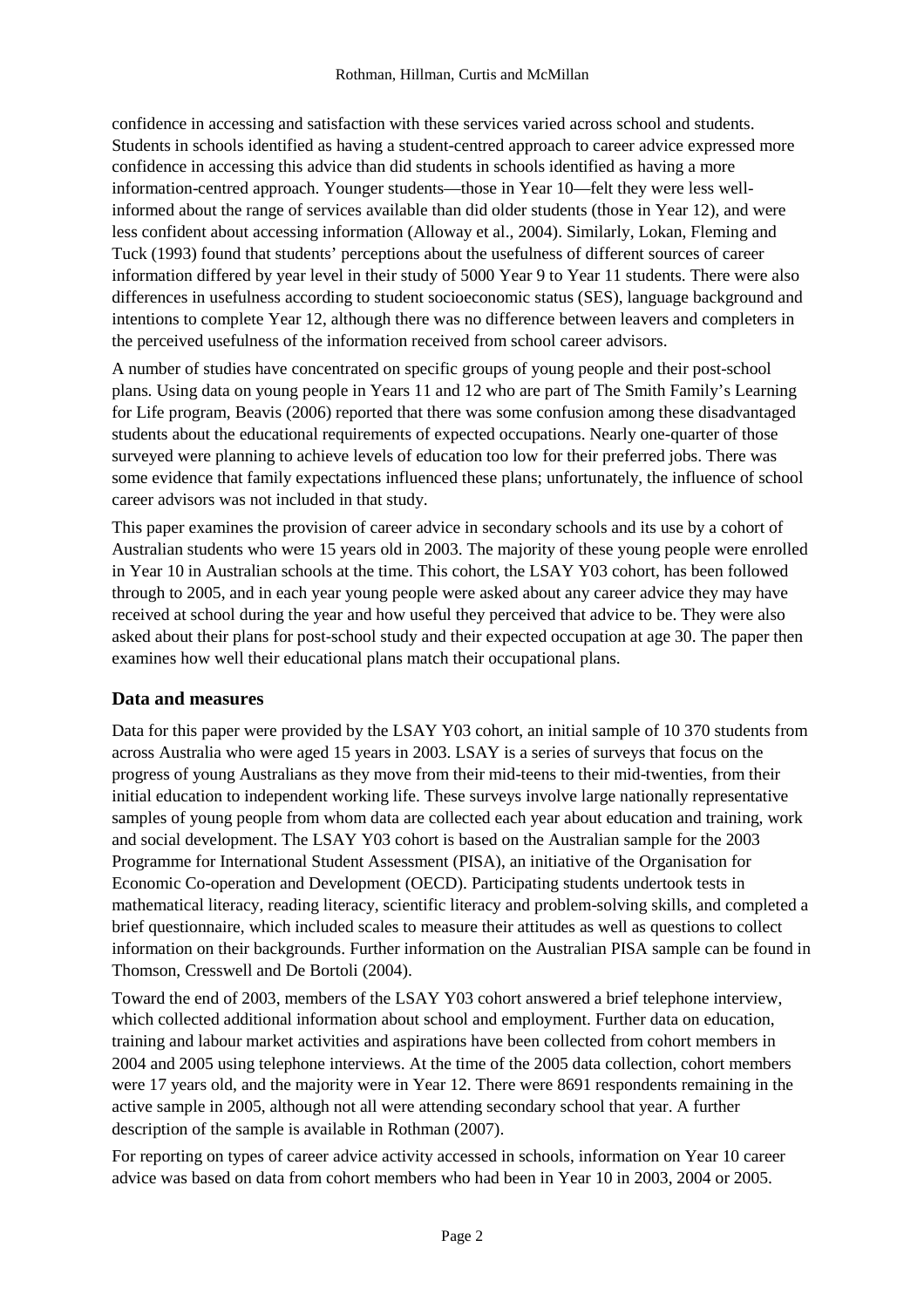Information on Year 11 career advice activity was based on those who had been in Year 11 in any of the three years, and information on Year 12 career advice activity was based on those who had been in Year 12 in any year.

For reporting on relationships with perceptions of career advice, a smaller sample was used. This smaller sample comprised cohort members who were in Year 10 in 2003 only, and would have been in Year 11 in 2004 and Year 12 in 2005, including those who may have left school after Year 10 or after Year 11. This smaller sample eliminates issues of differences that might be attributed to changes in career advising practice between year levels over time and permits the examination of changes across time of students' perceptions. Data on career aspirations and educational plans were collected from all cohort members (10 370) in 2003 and those still in the survey in 2004 and 2005.

#### *Measures*

Data on the types of career advice students have accessed and their impressions of how useful each was is available for three years (2003, 2004 and 2005). In each of those years, cohort members who were in school during the year were asked about the type of career advice they had received, and their perceptions of that advice. Students were asked about their participation throughout the years in seven different career advice activities at school. An example of these items, from the 2005 interview, is presented in Appendix 1.

Items regarding students' perceptions of the usefulness of career advice were assigned scores from 1 to 4, with the response 'not at all useful' assigned 1 and 'very useful' assigned 4. Rasch analyses of these items showed that the logit scores of the responses were clearly separated, indicating that recoding scores onto a logit scale was not necessary. A principal components analysis then showed there was no single factor that underlay these items, indicating that each item should be reported separately and that it would be possible to create an overall score by finding the mean of the usefulness scores based on the number of activities accessed and rated.

As part of the PISA student questionnaire, cohort members were asked, 'What kind of job do you expect to have when you are about 30 years old?' They were also asked about their expected level of post-school education and training. Responses about occupations were coded to ISCO-88 then reduced to eight major occupational groups.

### **Participation in career advice activities**

All students in the LSAY Y03 cohort participated in at least one type of career advice activity across Years 10, 11 and 12. Most activity occurred in Year 10, when 99 per cent of students accessed at least one activity. On average, Year 10 and Year 12 students reported accessing five different types of activity, and Year 11 students reported four out of seven selected activities.

The most common type of career advice activity across Years 10, 11 and 12 was the distribution of written material and handouts. In Year 10, 95 per cent of students received such material. This was followed by a talk from the school's career advisor, with 87 per cent of students reporting this activity.

More than one-half of Year 10 students (54%) reported having a talk from a representative of a TAFE institution or a university. By contrast, 76 per cent of Year 12 students reported this activity. During that same period, employer representatives spoke to 54 per cent of Year 10 students and 50 per cent of students in Year 12.

The most common grouping of activities included a talk from the school's career advisor, written materials, an individual session with the career advisor and—in Year 10—group discussion.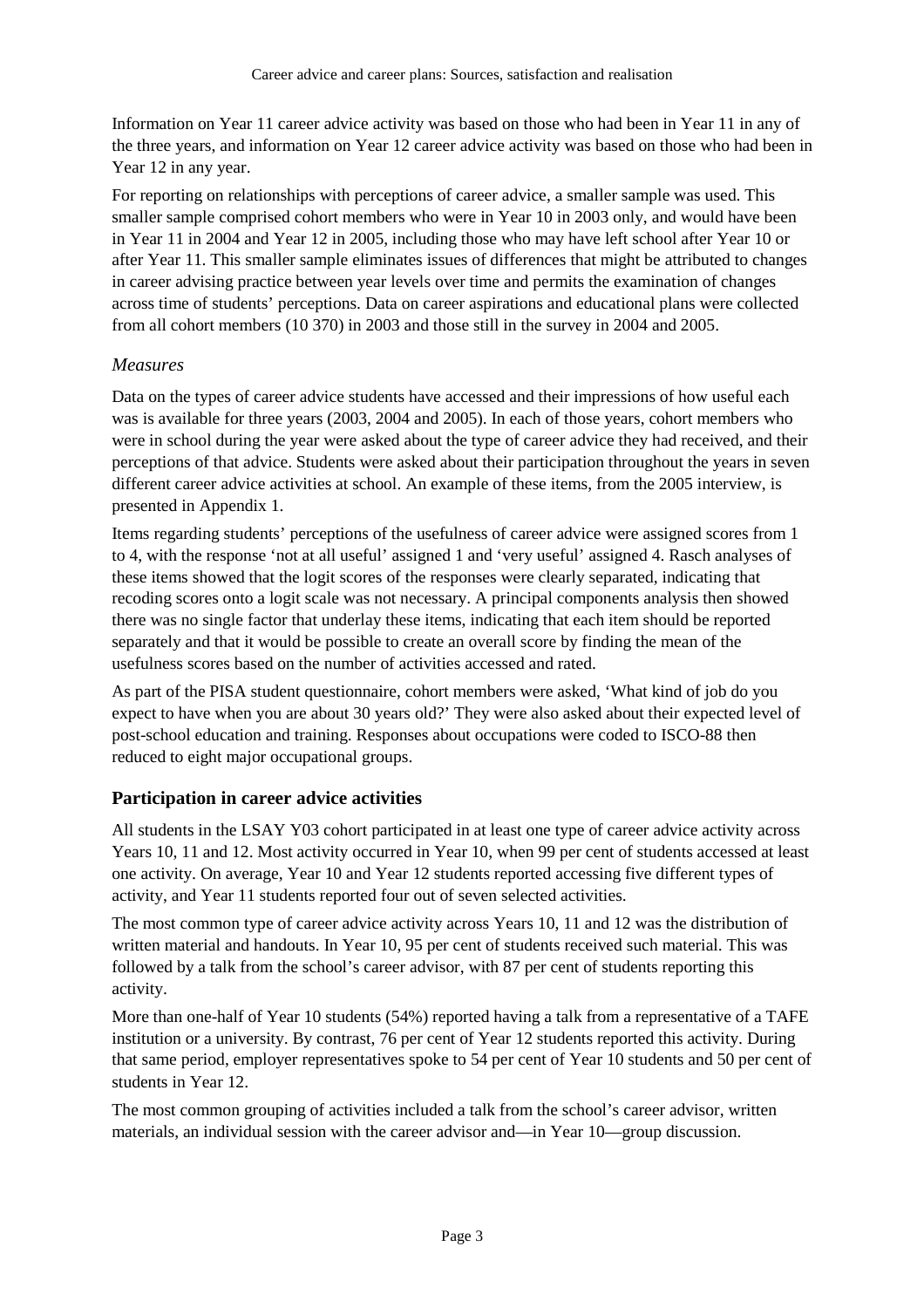|                                            | Year 10 |    | Year 11 |      | Year 12 |      |
|--------------------------------------------|---------|----|---------|------|---------|------|
| Type of career advice received             | n       | %  | n       | $\%$ | n       | $\%$ |
| Talk from school career advisor            | 6965    | 87 | 5838    | 69   | 5628    | 81   |
| Written material/handouts                  | 7657    | 95 | 7032    | 84   | 6442    | 92   |
| Group discussion                           | 6227    | 78 | 4327    | 51   | 4057    | 58   |
| Individual talk with school career advisor | 5076    | 63 | 4418    | 53   | 4514    | 65   |
| On-line search for materials               | 4050    | 50 | 3978    | 47   | 4219    | 60   |
| Talk from employer representative          | 4323    | 54 | 3791    | 45   | 3472    | 50   |
| Talk by TAFE or university representative  | 4374    | 54 | 4613    | 56   | 5281    | 76   |

Table 1 Participation in career advice activities: Proportion of students receiving types of career advice in Year levels 10, 11 and 12, 2003–2005

Note: Denominator is number of students in that year level (2003-2005) who received some career advice. Results are unweighted for attrition.

### *Perceptions of the usefulness of career advice*

Students in the LSAY Y03 sample were asked to comment on the usefulness of each of the career advice activities they had accessed while at school, rating each activity as 'very useful', 'somewhat useful', 'not very useful' and 'not at all useful'.

|                                            | Year 10 |    | Year 11 |    | Year 12 |    |
|--------------------------------------------|---------|----|---------|----|---------|----|
| Type of career advice received             | n       | %  | n       | %  | n       | %  |
| Talk from school career advisor            | 3010    | 43 | 1873    | 32 | 2209    | 39 |
| Written material/handouts                  | 3063    | 40 | 1996    | 28 | 2448    | 38 |
| Group discussion                           | 2000    | 32 | 1096    | 25 | 1058    | 26 |
| Individual talk with school career advisor | 3042    | 60 | 2457    | 56 | 2661    | 59 |
| On-line search                             | 1407    | 35 | 1300    | 33 | 1479    | 35 |
| Talk from employer representative          | 1796    | 42 | 1442    | 38 | 1304    | 38 |
| Talk by TAFE or university representative  | 2006    | 46 | 2009    | 44 | 2651    | 50 |

Table 2 Students who found career advice very useful, by year level

Note: Denominator is number of students in that year level (2003–2005) who received some career advice. Results are unweighted for attrition.

Members of the LSAY Y03 cohort were generally positive about the value of the career advice they received at school, although some types of advice were seen as more useful than others. In Years 10, 11 and 12, an individual conversation with the career advisor was perceived as the most useful. For example, in Year 10, 60 per cent of students stated the conversation was 'very useful'. Group discussion was seen as the least useful at all three year levels.

### *Relationships between perceptions of usefulness and student background and school-based factors*

The relationship between how useful cohort members perceived career advice at school and a number of background factors highlighted some significant differences, but the overall influence of these factors is extremely small. Gender and socioeconomic status had small, significant influences on perceptions of usefulness, but explained less than 1 per cent of the variation in usefulness scores.

Some school-based factors also had an influence on how useful students found career advice, particularly those related to school climate. In addition, cohort members who found career advice useful also reported that they were influenced by their teachers and career advisors when considering the type of work they would like to do after school.

Academic achievement—as measured by students' performance on PISA tests in mathematical literacy, reading literacy, scientific literacy and problem-solving skills—was statistically significant,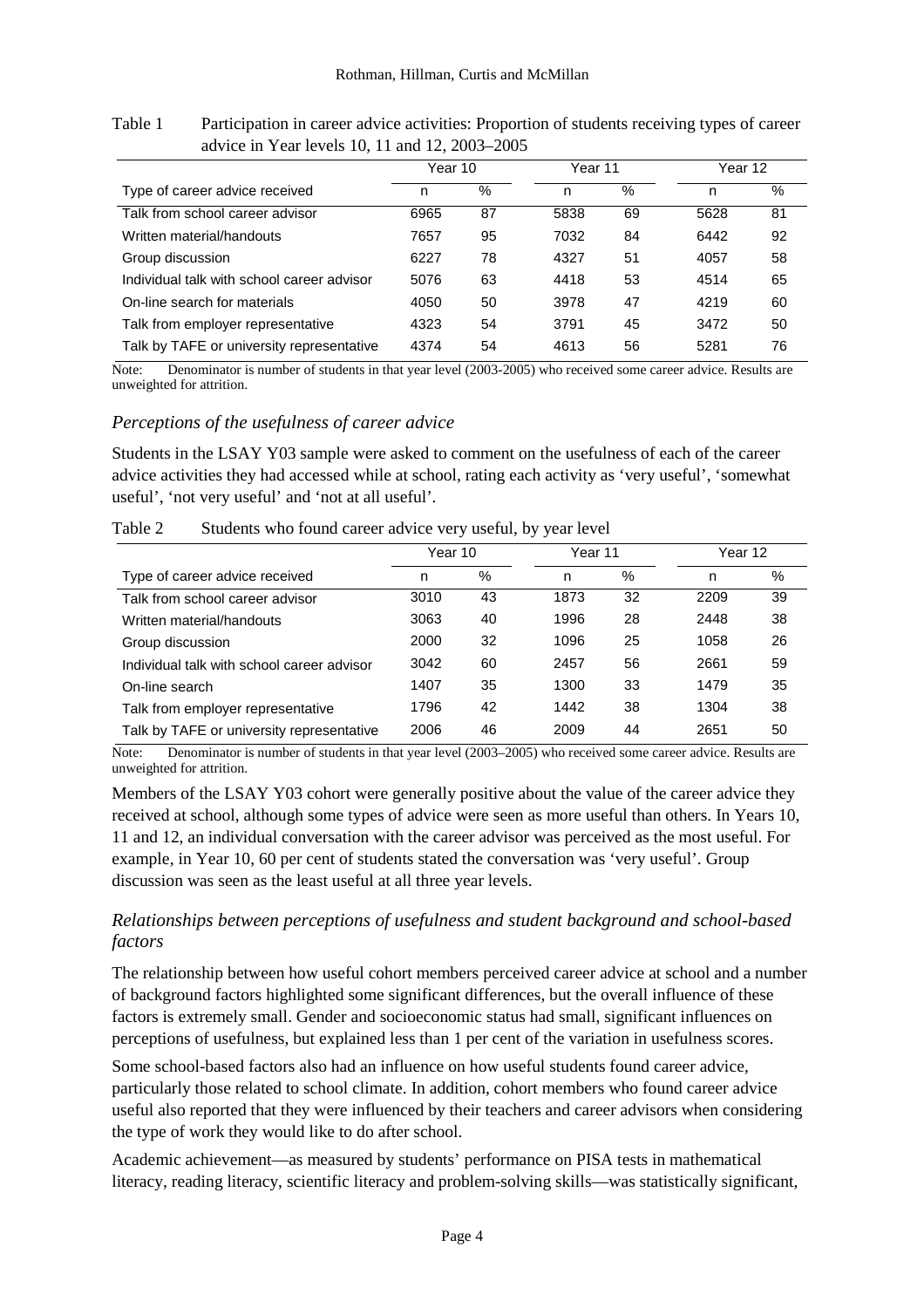with lower-achieving students reporting that career advice was more useful, although the contribution of this factor was very small.

One of the strongest associations was between perceptions of the usefulness of career advice and the number of career advice activities accessed during the year. As young people participated in more activities, they found career advice overall to be more useful.

There was very little difference between schools in students' perception of the usefulness of career advice. Nearly all of the variation—and only a small proportion of that variation could be accounted for—is because of differences between students.

#### **Career aspirations and educational plans**

The first part of this paper has been concerned with students' participation in and perception of career advice at school. In this section, students' career aspirations and their educational plans are compared. In addition, for those who had left school without completing Year 12, their main activity (whether study, employment, unemployment or non-engagement) was compared with their aspirations to assess whether they are on track to realise their aspirations.

#### *School non-completion and post-school plans*

Young people were asked, at age 15, to indicate what type of job they expected to have at age 30 and what level of education and learning and work activities they planned upon leaving school. It is to be hoped that young people make career choices that are consistent with opportunities in the labour market, and that they know what post-school study may be required to meet their goals.

The occupations nominated by young people were coded using the ISCO-88 standard. For the analyses presented in this section, eight major occupational groups were recognised.<sup>1</sup> They are shown in Table 3, along with the percentages of the current labour force (all ages) employed in each group (column 2) and the percentages of young people nominating careers in each group (column 3). Also shown in the table are the percentages of young people who expected to have a job in each of the occupational categories and who did not complete Year 12 at school (column 4) and who neither completed school nor embarked upon an alternative vocational program (column 5).

| Major occupational group <sup>a</sup> (ISCO-88) | Percentage of<br>current<br>workforce in<br>category | Percentage of<br>young people<br>choosing the<br>group | School non-<br>completion rate<br>as a percentage<br>of occupational<br>category | Alternative non-<br>completion rate<br>as a percentage<br>of occupational<br>category |
|-------------------------------------------------|------------------------------------------------------|--------------------------------------------------------|----------------------------------------------------------------------------------|---------------------------------------------------------------------------------------|
| Manager, senior administrator                   | 8                                                    | 6                                                      | 15                                                                               |                                                                                       |
| Professional                                    | 20                                                   | 46                                                     | 8                                                                                | 4                                                                                     |
| Associate professional, technician              | 13                                                   | 20                                                     | 12                                                                               | 6                                                                                     |
| Advanced clerical                               | 4                                                    |                                                        | 28 <sup>b</sup>                                                                  | 12                                                                                    |
| Service, sales                                  | 16                                                   | 10                                                     | 32                                                                               | 13                                                                                    |
| Trades and related occupations                  | 13                                                   | 9                                                      | 46                                                                               | 15                                                                                    |
| Plant/machine operators                         | 9                                                    | ا>                                                     | 50                                                                               | 20                                                                                    |
| Labourers and elementary<br>occupations         | 18                                                   |                                                        | 21                                                                               | 11                                                                                    |
| Total (as % of all young people)                | 100                                                  | 100                                                    | 16                                                                               |                                                                                       |

| Table 3 |  |  | Young people's choices of ISCO major occupational types by non-completion status |
|---------|--|--|----------------------------------------------------------------------------------|
|         |  |  |                                                                                  |

Notes: a. ISCO categories mapped onto major ASCO groups. Low frequency groups merged. b. Figures shown in grey are based on low (<30) cell frequencies.

 $\overline{a}$ 

 $<sup>1</sup>$  In Australia, the tenth major group of ISCO-88, jobs in the armed forces, are located within other major groups</sup> according to the level of each particular military role.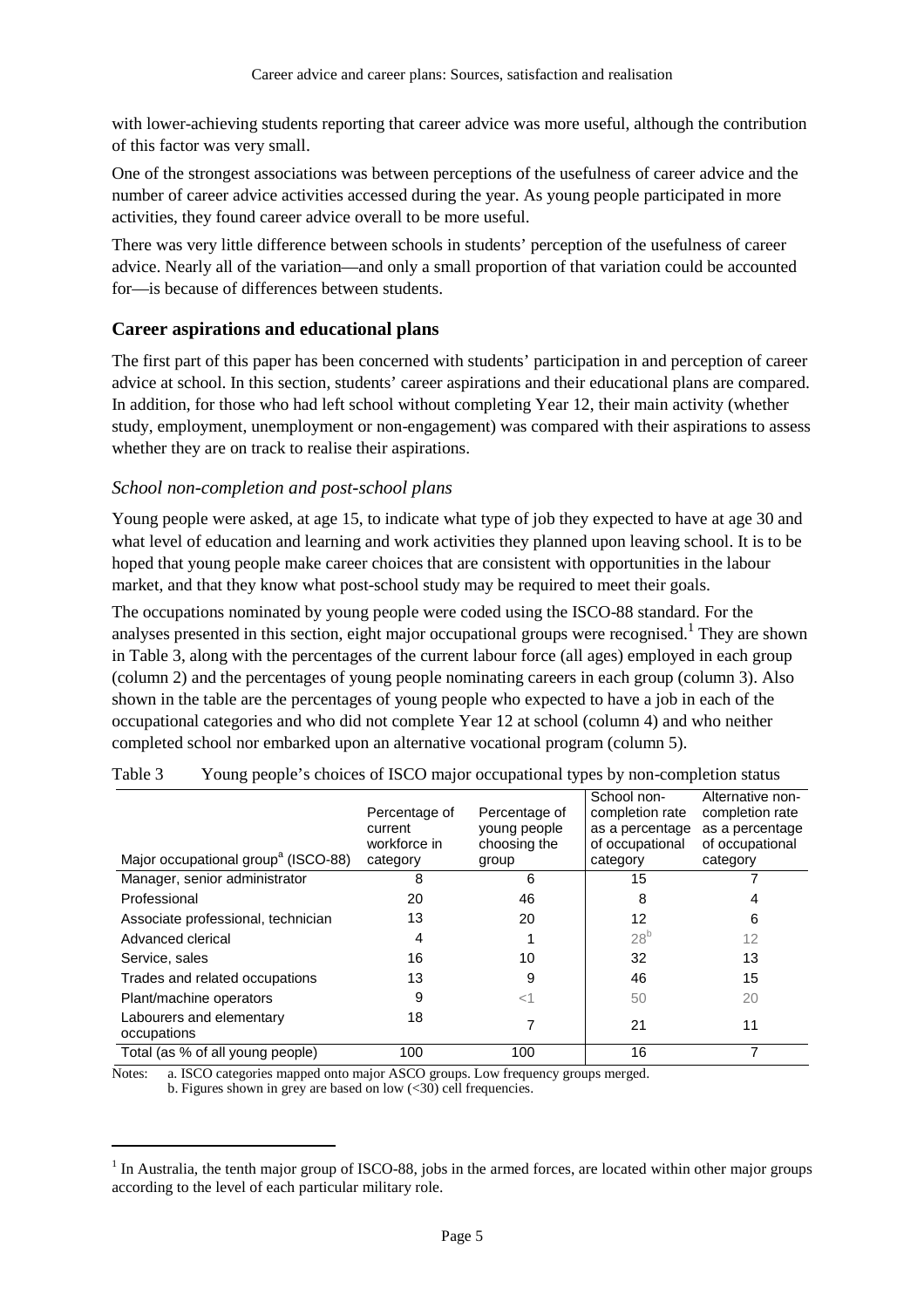A notable feature of Table 3 is a mismatch between students' career aspirations and current labour market opportunities. In an evolving labour market in which some categories of work are declining such as manufacturing — a degree of mismatch can be expected. However, the extent of the mismatch is quite large. For example, 46 per cent of young people surveyed indicated they expected to be in a professional occupation by age 30. However, ABS (2007, p. 48) data show that approximately 20 per cent of the current labour force is employed in these occupations. There are similar mismatches in associate professional occupations. Conversely, 18 per cent of these young people expect to have clerical, sales or elementary occupations, whereas these categories make up double that proportion of the current labour force.

Clearly, young people's occupational aspirations are ambitious. The direction of these mismatches is consistent with status seeking, one of the factors identified in Gottfredson's (2002) theory of career selection. Based on the current distribution of occupations, many young people will not realise their career aspirations. This suggests that career education needs to focus more explicitly on the emerging labour market structure and its likely opportunities. These are specific career competencies identified in the Australian Blueprint for Career Development (Haines, Scott, & Lincoln, 2006). It also suggests that educational provision needs to be broad enough to accommodate young people's career aspirations, while recognising that young people will adjust their goals as they gain further information about labour market requirements and their fit to it.

### *Are young people on track to realise their occupational goals?*

The final two columns in Table 3 provide indications of the extent to which young people are on a trajectory that will lead towards the achievement of their occupational goals. For the professionallyoriented group, since they will require a university degree, school completion is the relevant indicator. Eight per cent of this group have left school without completing Year 12 and have deviated from their goal. For the associate professional or technician group, completion of school or a vocational equivalent is the relevant indicator. For this group, six per cent appear to have deviated from an educational path that would lead to their desired occupation. Among those whose employment goals include clerical, sales and service occupations, 13 per cent have ceased involvement in education and training. Among skilled crafts and trades aspirants, 14 per cent have ceased to be involved in education or training that will enable them to achieve their goals. Of the final two occupational groups, 12 per cent have ceased involvement in education or training and seven per cent (not shown in the table) are not fully engaged in a combination of education, training or work.

The data in Table 3 are based on activities at age 17. It is likely that some of the young people who have left education and training will return to it. Nonetheless, some tentative conclusions are warranted. Most young people are on initial trajectories that are consistent with their desired occupations at age 30. Between 6 and 14 per cent of the cohort, however, have deviated from a path that will enable them to realise their occupational goals.

### *Planned post-school pathways to work*

Because of the small proportions of young people nominating occupations in some groups, notably clerical, agriculture and fisheries, and plant or machine operators, some of these groups were combined for subsequent analyses. For each combined ISCO group, the proportions of young people nominating particular post-school activities are shown in Table 4. The match between ISCO major groups and post-school education and training activities is expected to be approximate because some major groups are quite diverse. The focus of this section is on the occupational category to which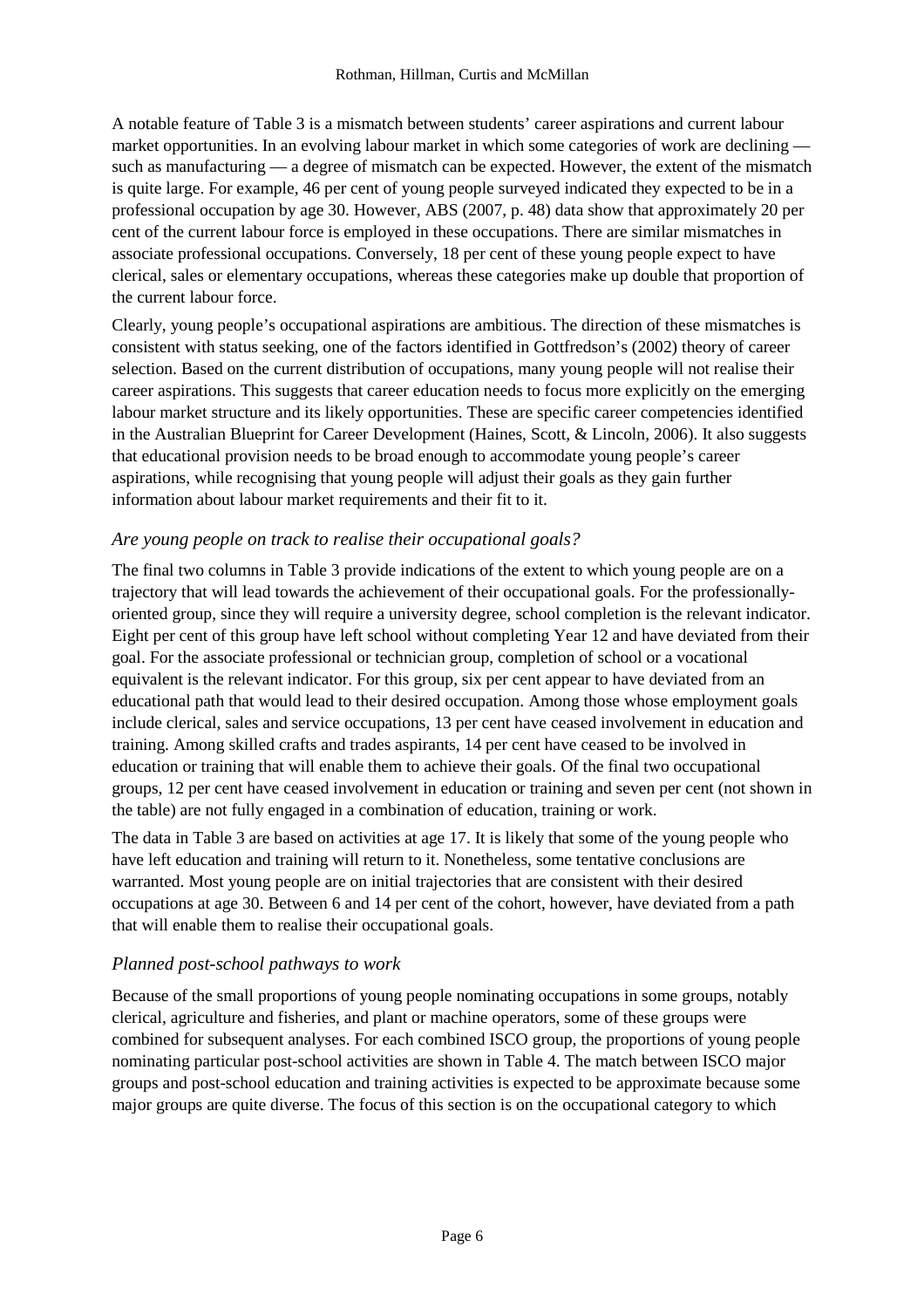young people aspire, so both school completers and non-completers have been included in the analysis.<sup>2</sup>

| Table 4 | Planned post-school education and training activity by ISCO major occupational group |
|---------|--------------------------------------------------------------------------------------|
|         | of desired job at age 30 (row percentages)                                           |

| <b>ISCO</b> group                              | Higher<br>education | Appren-<br>ticeship | Trainee-<br>ship | Other<br>VET | Look for<br>work | Defence<br>forces | Travel         | Don't<br>know/<br>Other |
|------------------------------------------------|---------------------|---------------------|------------------|--------------|------------------|-------------------|----------------|-------------------------|
| Manager, senior<br>administrator (6%)          | 55                  |                     |                  | 18           | 8                |                   | $\overline{2}$ |                         |
| Professional (46%)                             | 79                  | 3                   | $\overline{0}$   | 7            | $\overline{4}$   | 0                 | 2              | 5                       |
| Associate<br>professional,<br>Technician (20%) | 56                  | 6                   | 2                | 17           | 8                | 2                 | $\overline{2}$ | 8                       |
| Clerical, Service,<br>Sales (11%)              | 21                  | 18                  | 5                | 30           | 13               | 5                 | 1              |                         |
| Skilled craft, trade<br>(9%)                   | 11                  | 52                  | 4                | 12           | 13               | 1                 | 1              | 5                       |
| Plant operator,<br>elementary (8%)             | 48                  | 10                  | 1                | 10           | 12               | $\overline{0}$    | $\overline{2}$ | 17                      |
| Total                                          | 57                  | 11                  | 2                | 13           | 8                |                   | 2              |                         |

Notes: Row percentages may not sum to 100 due to rounding. Figures shown in grey are based on low  $\langle 30 \rangle$  cell frequencies.

The ISCO standard recognises four broad levels of training, but these levels do not correspond closely to the structure of post-school training in Australia. For this reason, planned post-school activities attending university, getting an apprenticeship or traineeship, doing a TAFE or other training course, and seeking work (without further education or training) — have been used.

Joining the defence forces, travelling and other activities account for only three per cent of planned activities, but seven percent of young people do not know what they will do in order to realise their vocational goals. The proportion of those young people intending to seek plant or machine operator or unskilled work who do not know what further learning they will do is rather high at 17 per cent. That almost half of this vocational group plan to undertake a higher education course is surprising as this appears to represent an over-investment in human capital formation.<sup>3</sup> This major group in the classification includes those people who expect to be engaged in home duties at age 30, and many of these may plan to gain advanced educational qualifications, work for a period and, by age 30, have begun to form their own families.

The overall educational plans reflect some deviations from the pattern that can be expected for the cohort. It is likely, based on the post-school activities of recent cohorts, that fewer than half the cohort will enter higher education. The proportion planning an apprenticeship corresponds closely with expectations, but it is likely that many more than the proportions shown will do traineeships and other VET programs. About one in ten cohort members will likely do a traineeship and about one in five will likely undertake a non-apprenticeship VET course.

Four out of five young people who hope to have professional jobs by age 30 plan to do a university course. Since a university course is a minimum requirement for most professional occupations, it appears that 20 per cent of the cohort either do not know what the educational requirements are for their desired occupations or are embarking on trajectories that are unlikely to lead to the work they want.

 $\overline{a}$ 

 $2$  The ISCO standard does not recognise any particular level of training associated with the legislator, senior official or manager major occupational group, so no comment is offered about the appropriateness of the postschool activities planned by this group.

 $3$  The issue of over investment in education receives more attention in European literature – where it is called over-education – than it does in Australia (e.g. Schatteman & Verhaest, 2007).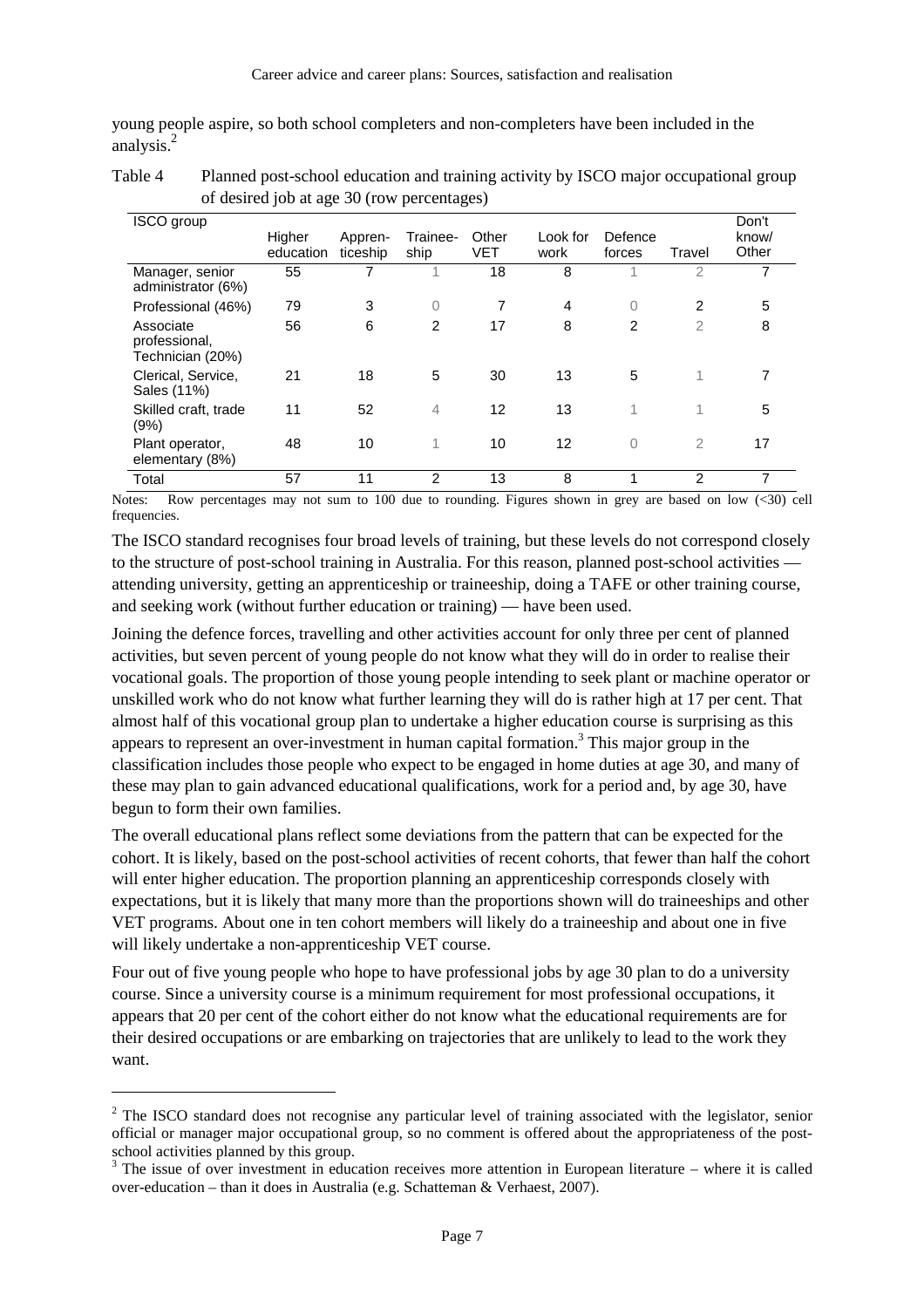Of the young people who plan to have technical or associate professional occupations, a rather high proportion (56%) are planning a university education, and perhaps too few are planning forms of apprenticeship or non-apprenticeship vocational education and training. Approximately 20 per cent of this group of young people either do not know what education and training path to follow or have plans that are unlikely to lead them to their occupational goals.

Young people who plan to work in the clerical, sales, services and skilled trade areas almost certainly need at least an AQF certificate level 3 qualification. Although just over half of those who plan to pursue a trade career intend to undertake an apprenticeship, this figure should be substantially higher than the 56 per cent shown for apprenticeships and traineeships. As seen for the professional and associate professional groups, approximately 20 per cent of the group appears to be planning a postschool education and training program that is unlikely to enable them to realise their vocational goals.

The situation for plant and machine operators is less clear. Almost half of this group are planning a university education. While this may be applauded as a commitment to a liberal education, it does not represent efficient allocation of resources for the individual or the community.

Two types of mismatch can be identified. Many young people are planning a university education, and for many this represents an over-investment in education. However, it does appear that approximately 20 per cent of cohort members are either unsure about what is required to realise their goals (7%) or plan to undertake post-school activities that are not consistent with their occupational intentions (13%).

These mismatches assume that the desired occupational category is realistic. It is argued above that this is not so for a substantial proportion of the cohort and that more young people are hoping to enter high status occupations than there are positions available. Conversely, fewer young people plan on entering lower status jobs than are required. Even with the aspirational bias towards high status jobs, educational aspirations are high. It is very likely that the process of compromise and adjustment will continue as these young people continue their education and labour market explorations. For example, we know that of the 40 per cent of young people who enter higher education, about 14 per cent will withdraw and that another 13 per cent will change their courses (McMillan, 2005). Similarly, we know that between one-third and two-thirds of apprenticeship commencers (depending upon occupation) will cancel their programs (Ball & John, 2005), but that some of these will transfer to other programs, including other apprenticeships (Curtis, 2006).

Two expressions of status bias are apparent, first in career aspirations and then in educational plans. A likely lack of job satisfaction is one of the difficulties that may arise from this status bias. However, a more serious problem confronts those young people who do not know what the requirements of their desired occupation are. They may embark on an educational pathway that will not enable them to realise their goals, or leave a pathway that could have led to their desired occupation. For both groups, but particularly for the latter, interventions aimed at providing better career information, including the availability of various occupations and the educational pathways that lead to them, are required.

### **Advice, Aspirations and Plans: A Paradox**

The data presented in this paper reveal that most students have participated in a range of career advice activities at school. Over 80 per cent of young people have listened to a presentation by a schoolbased career adviser or have received written career information. Students are most satisfied with career advice in the form of individual consultation with a school-based career advisor. Two-thirds of students reported experiencing this form of advice and two thirds of them were very satisfied with it. Talks by career advisers were the most common form of career advice, but fewer than 40 per cent of students rated this as very satisfactory. The results reveal a generally favourable view of the quality of the career advice that young people receive at school.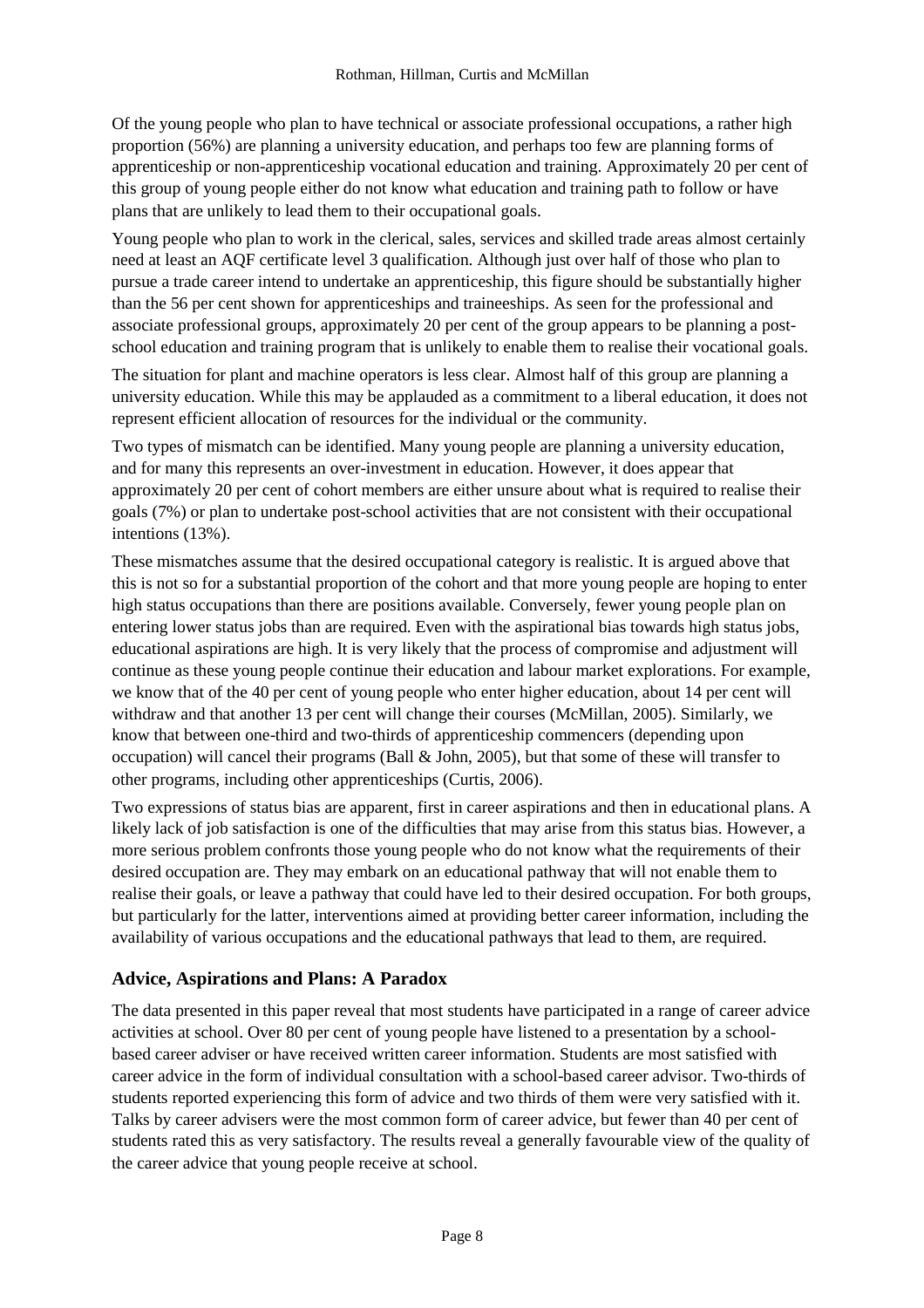If the career advice was effective, independently of it being received favourably by students, closer matches between career opportunities and students' occupational goals might be expected. Further, a closer match could be expected between students' occupational aspirations and educational plans so that there is a better prospect that students' career goals would be achieved. We find, however, that students' career aspirations are ambitious. 'Aiming high' is laudable, and students' career choices are certainly not set in concrete at ages 15 to 17. Moreover, as Gottfredson (2002) indicates, career choices are the result of a continuing process of circumscription, selection and compromise. The process of compromise will continue for these students as they complete school, move into postschool education and training programs and make an initial transition into the labour market. It seems, however, that the process could be assisted by career advice that focuses on existing labour market opportunities and on the changes that can be expected in the structure of the labour market. Further, specific attention to the educational requirements of occupations may improve the match between career aspirations and educational plans.

#### **References**

- Ainley, J. & Corrigan, M. (2004). *Participation in and progress through New Apprenticeships*. LSAY Research Report No. 44. Melbourne: ACER.
- Alloway, N., Dalley, L., Patterson, A., Walker, K., & Lenoy, M. (2004). *School students making education and career decisions: Aspirations, attitudes and influences. Final report*. Canberra: Department of Education Science and Training.
- Australian Bureau of Statistics. (2007). *Australian labour market statistics* (Cat No. 6105.0). Canberra: ABS.
- Ball, K., & John, D. (2005). *Apprentice and trainee completion rates* (PDF file). Adelaide: NCVER.
- Curtis, D. D. (2006). *Inter-sectoral transfers: Sense, status, prevalence and purpose* Paper presented at the 15th National Vocational Education and Training Research Conference. from http://www.voced.edu.au/docs/confs/ncver/vetconf15/tr15curtis.pdf.
- Gottfredson, L. S. (2002). Gottfredson's theory of circumscription, compromise, and self-creation. In D. L. Brown (Ed.), *Career choice and development* (4th ed., pp. 85-148). San Francisco: Jossey-Bass.
- Haines, C., Scott, K., & Lincoln, R. (2006). *Australian blueprint for career development. Trial version*. Perth, WA: Miles Morgan Pty Ltd.
- McMillan, J. (2005). *Course change and attrition from higher education* ( LSAY Research Report No. 39). Melbourne: Australian Council for Educational Research.
- Schatteman, T., & Verhaest, D. (2007). *Overeducation in the early career: An analysis using sequence techniques*. Paper presented at the 15th European Research Network on Transitions in Youth conference. Transitions in Youth: 15 years after. Where do we stand? Where do we go?